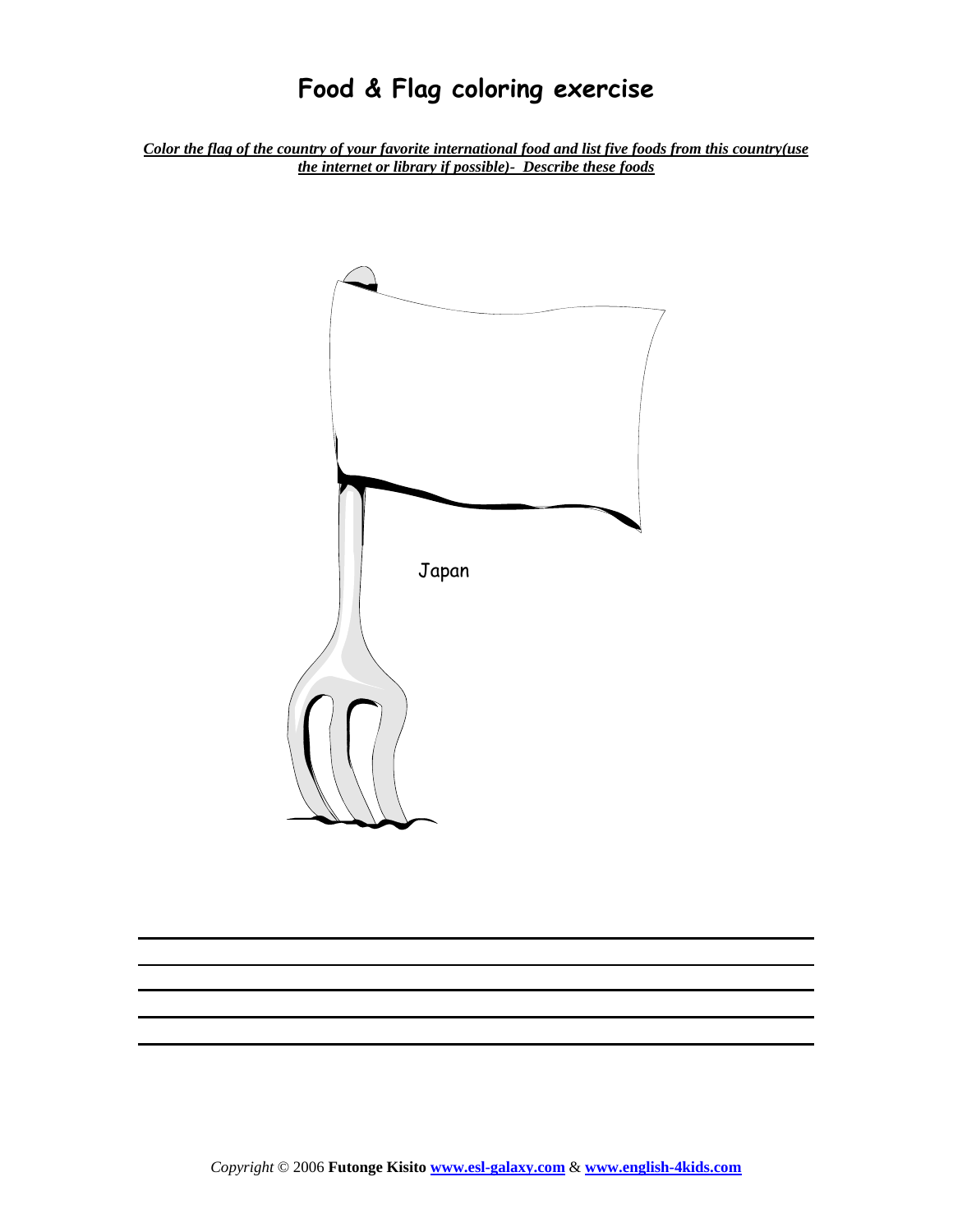*Color the flag of the country of your favorite international food and list five foods from this country(use the internet or library if possible)- Describe these foods* 

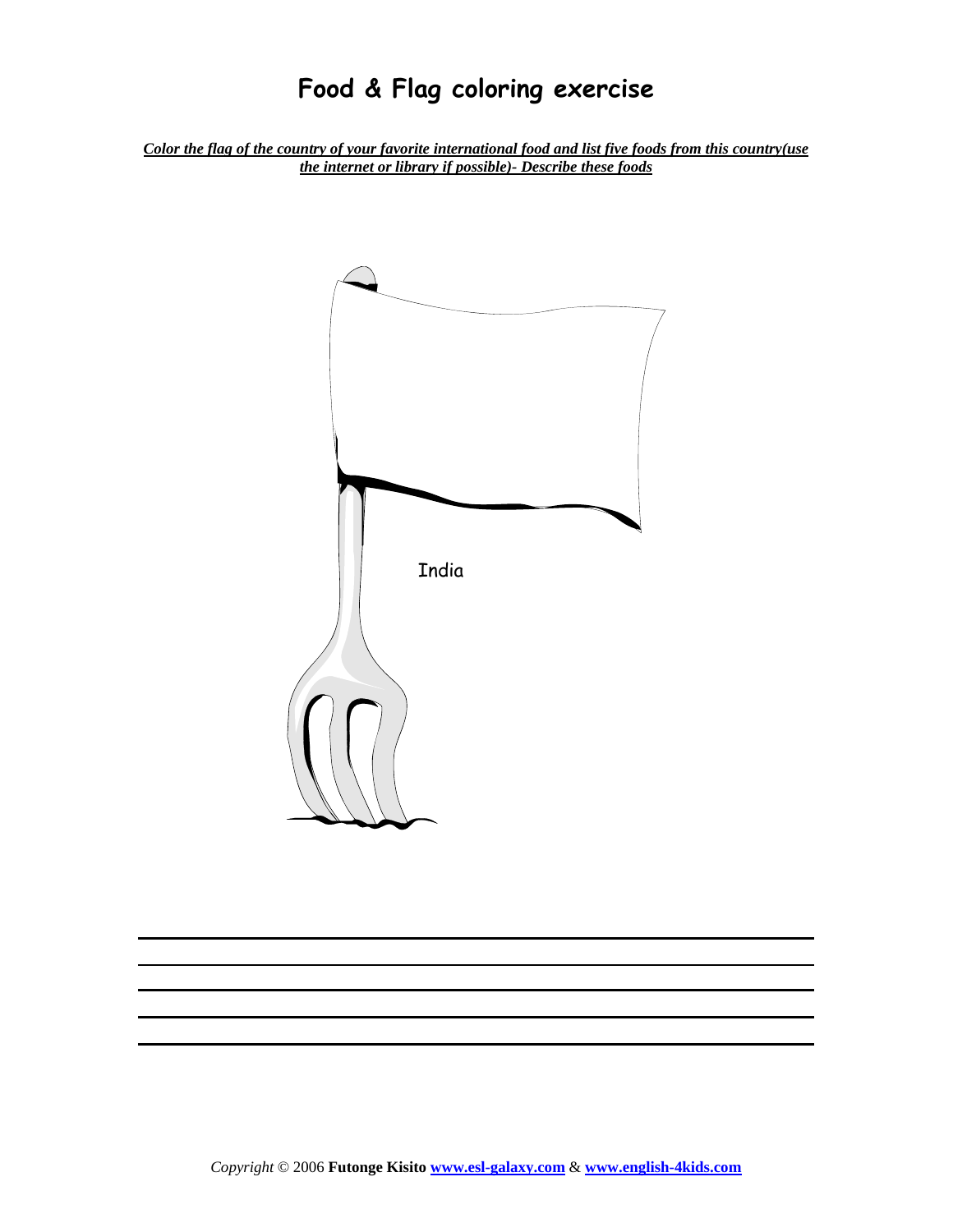*Color the flag of the country of your favorite international food and list five foods from this country(use the internet or library if possible)Describe these foods* 

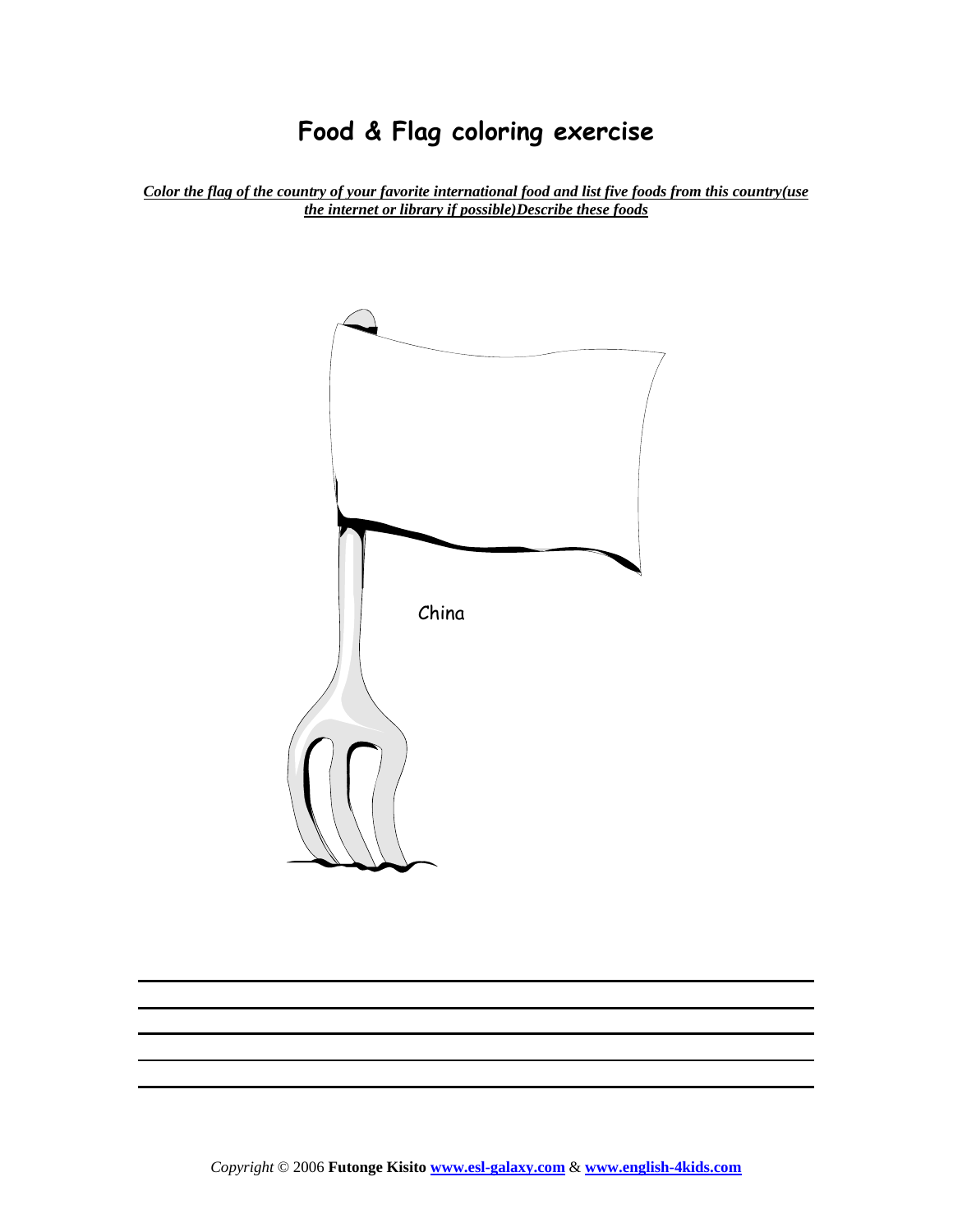*Color the flag of the country of your favorite international food and list five foods from this country(use the internet or library if possible)Describe these foods* 

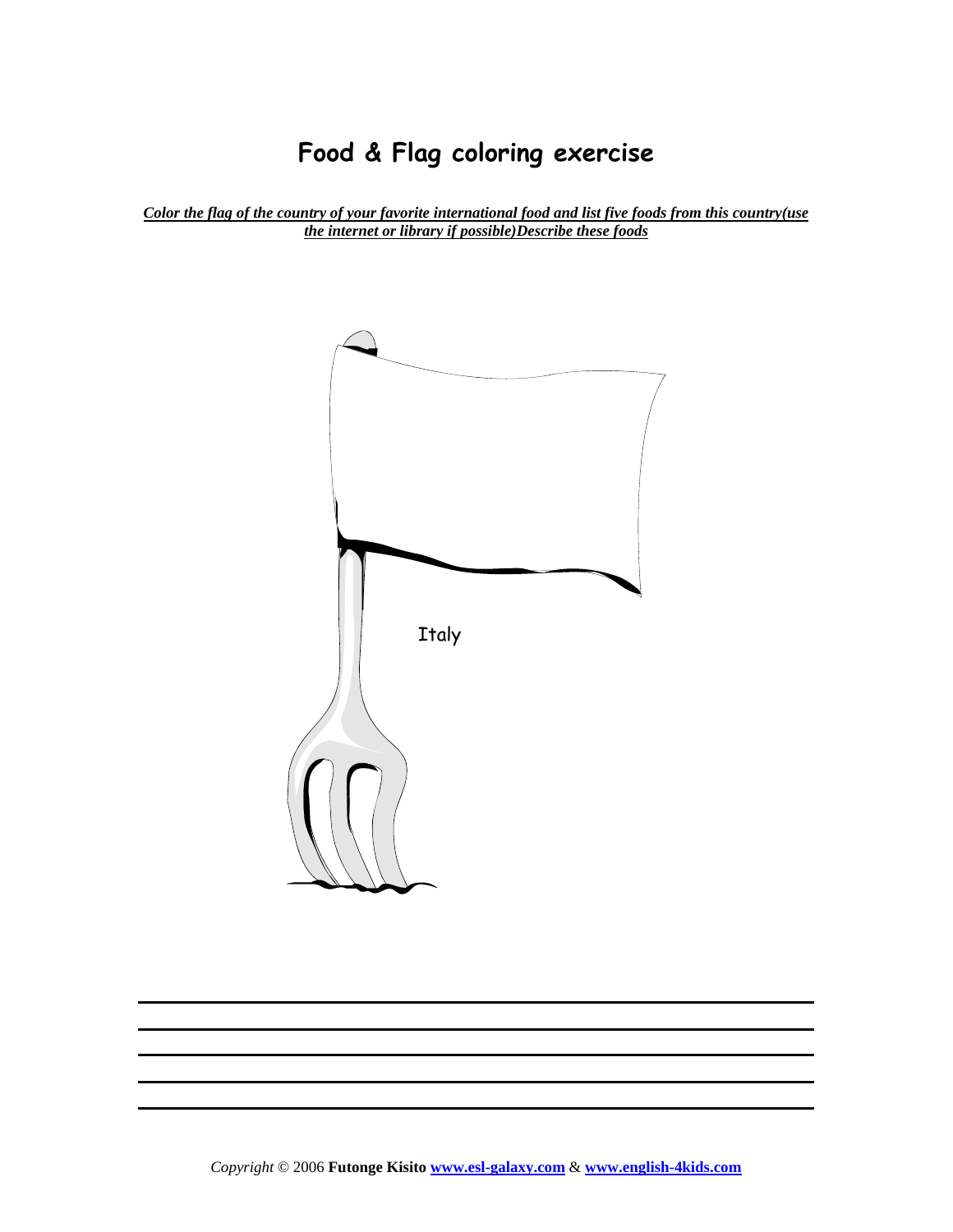*Color the flag of the country of your favorite international food and list five foods from this country(use the internet or library if possible)Describe these foods* 

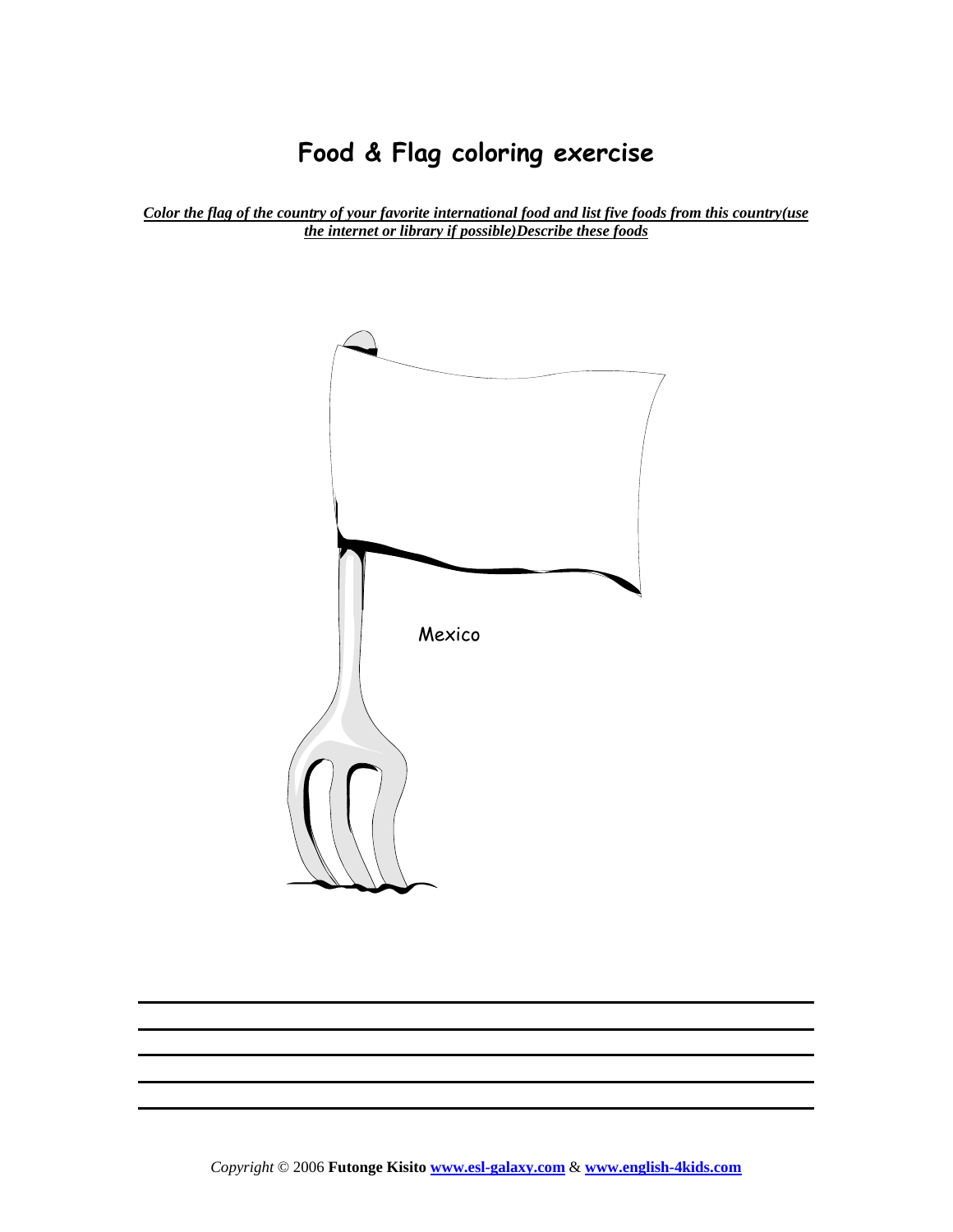*Color the flag of the country of your favorite international food and list five foods from this country(use the internet or library if possible)Describe these foods* 



*Copyright* © 2006 **Futonge Kisito www.esl-galaxy.com** & **www.english-4kids.com**